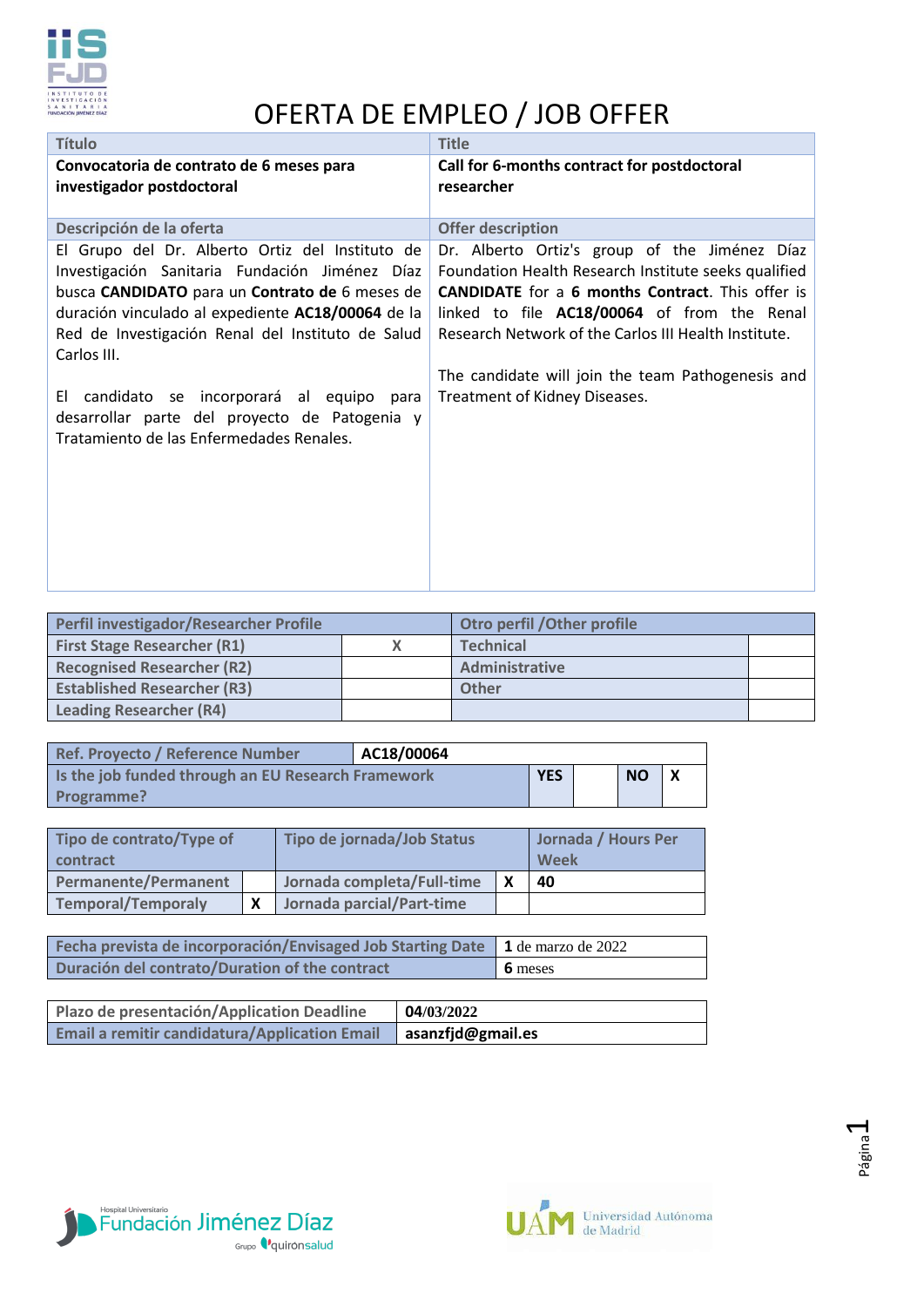

## OFERTA DE EMPLEO / JOB OFFER

| <b>Skills/Qualifications</b><br>The essential requirements indicated in this<br>call are the following:<br>- To have obtained the academic qualifications                                                                                                                                                                                                                                                                                  |
|--------------------------------------------------------------------------------------------------------------------------------------------------------------------------------------------------------------------------------------------------------------------------------------------------------------------------------------------------------------------------------------------------------------------------------------------|
|                                                                                                                                                                                                                                                                                                                                                                                                                                            |
|                                                                                                                                                                                                                                                                                                                                                                                                                                            |
| required, on the date of signing the contract<br>with the institutions: postdoctoral degree.                                                                                                                                                                                                                                                                                                                                               |
| Language: English                                                                                                                                                                                                                                                                                                                                                                                                                          |
| Other mandatory requirements                                                                                                                                                                                                                                                                                                                                                                                                               |
| Category B accreditation in the handling of<br>experimental animals                                                                                                                                                                                                                                                                                                                                                                        |
| <b>Specific Requirements</b>                                                                                                                                                                                                                                                                                                                                                                                                               |
| - Academic degree: Biotechnology<br>- Management and processing of biological<br>samples and histology techniques (cryostat,<br>microtome, immunohistochemistry)<br>- Knowledge and management of cellular and<br>molecular biology techniques: protein<br>extraction, RNA, DNA, western blot, RT-PCR.<br>- Experience in cell culture management<br>- Experiment in the handling of experimental<br>animals<br>- Versatility and teamwork |
|                                                                                                                                                                                                                                                                                                                                                                                                                                            |